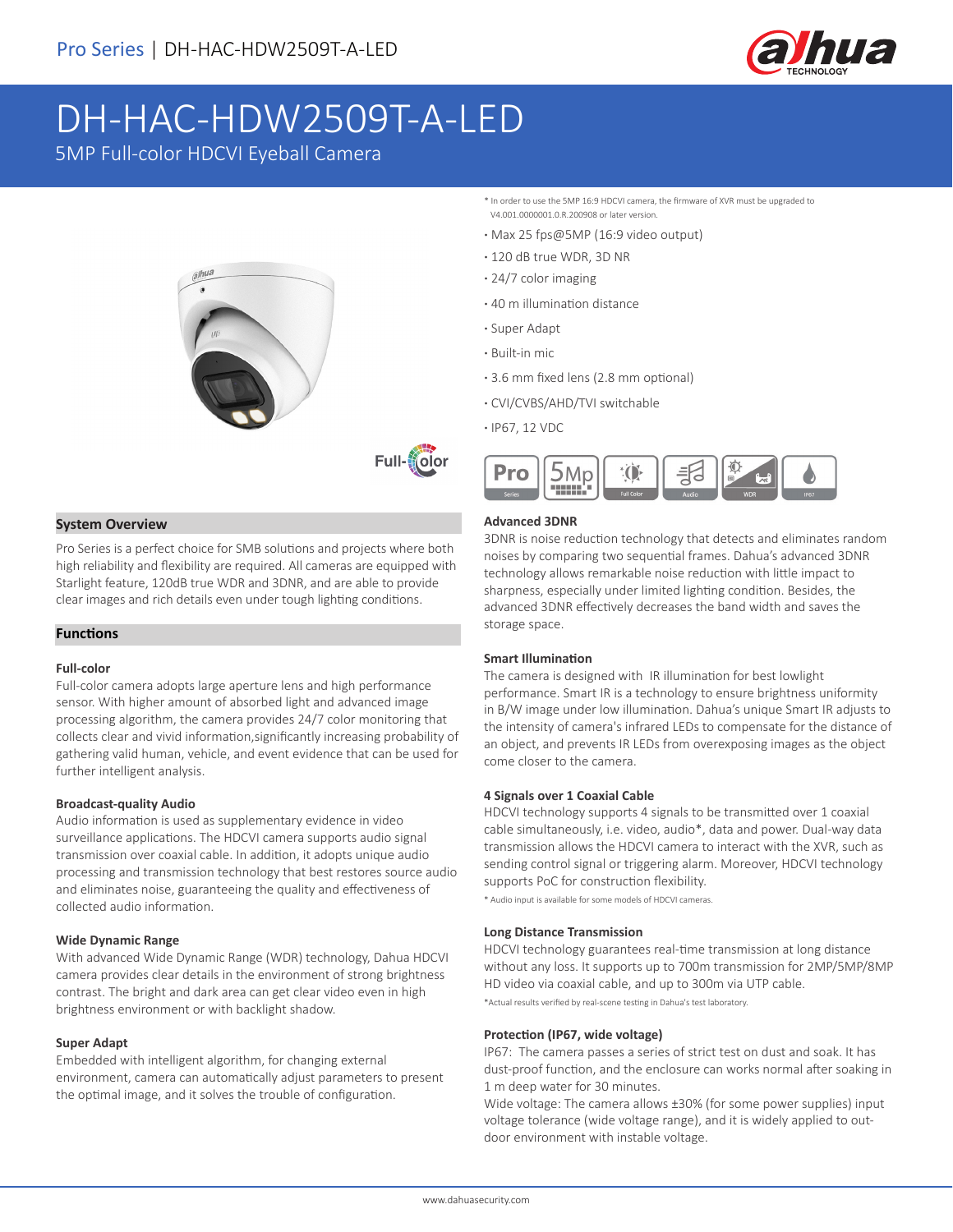# Pro Series | DH-HAC-HDW2509T-A-LED

| Camera                          |                  |                                                                     |                     |                     |                               |
|---------------------------------|------------------|---------------------------------------------------------------------|---------------------|---------------------|-------------------------------|
| Image Sensor                    |                  | <b>5MP CMOS</b>                                                     |                     |                     |                               |
| Max. Resolution                 |                  | 2880 (H) × 1620 (V)                                                 |                     |                     |                               |
| Pixel                           |                  | 5MP                                                                 |                     |                     |                               |
| <b>Scanning System</b>          |                  | Progressive                                                         |                     |                     |                               |
| <b>Electronic Shutter Speed</b> |                  | PAL: 1/3 s-1/100,000 s<br>NTSC: 1/4 s-1/100,000 s                   |                     |                     |                               |
| S/N Ratio                       |                  | >65 dB                                                              |                     |                     |                               |
| Min. Illumination               |                  | 0.0002 Lux/F1.0, 0 Lux warm light on                                |                     |                     |                               |
| <b>Illumination Distance</b>    |                  | 40 m (131.2 ft)                                                     |                     |                     |                               |
| Illuminator On/Off Control      |                  | Auto; manual                                                        |                     |                     |                               |
| <b>Illuminator Number</b>       |                  | 2 (Warm light)                                                      |                     |                     |                               |
| Pan/Tilt/Rotation Range         |                  | Pan: 0°-360°<br>Tilt: 0°-78°<br>Rotation: 0°-360°                   |                     |                     |                               |
| Lens                            |                  |                                                                     |                     |                     |                               |
| Lens Type                       |                  | Fixed-focal                                                         |                     |                     |                               |
| Mount Type                      |                  | M12                                                                 |                     |                     |                               |
| <b>Focal Length</b>             |                  | 2.8 mm; 3.6 mm                                                      |                     |                     |                               |
| Max. Aperture                   |                  | F1.0                                                                |                     |                     |                               |
| Field of View                   |                  | 2.8 mm: H: 111°; V: 57°; D: 131°<br>3.6 mm: H: 88°; V: 46°; D: 104° |                     |                     |                               |
| Iris Type                       |                  | Fixed iris                                                          |                     |                     |                               |
| <b>Close Focus Distance</b>     |                  | 2.8 mm: 1.5 m (4.9 ft)<br>3.6 mm: 2.3 m (7.5 ft)                    |                     |                     |                               |
| <b>DORI</b><br>Distance         | Lens             | Detect                                                              | Observe             | Recognize           | Identify                      |
|                                 | $2.8 \text{ mm}$ | 66 m<br>(216.5 ft)                                                  | 26.4 m<br>(86.6 ft) | 13.2 m<br>(43.3 ft) | 6.6 <sub>m</sub><br>(21.7 ft) |
|                                 | $3.6 \text{ mm}$ | 80 m<br>(262.5 ft)                                                  | 32 m<br>(105 ft)    | 16 m<br>(52.5 ft)   | 8 m<br>(26.2 ft)              |

| Gain Control                 | Auto; manual                                                                                                                      |  |  |  |  |
|------------------------------|-----------------------------------------------------------------------------------------------------------------------------------|--|--|--|--|
| <b>Noise Reduction</b>       | 3D NR                                                                                                                             |  |  |  |  |
| <b>Smart Illumination</b>    | Yes                                                                                                                               |  |  |  |  |
| Defog                        | Electronic defog                                                                                                                  |  |  |  |  |
| Digital Zoom                 | 4x                                                                                                                                |  |  |  |  |
| Mirror                       | Off/On                                                                                                                            |  |  |  |  |
| Privacy Masking              | Off/On (8 area, rectangle)                                                                                                        |  |  |  |  |
| Certifications               |                                                                                                                                   |  |  |  |  |
| Certifications               | CE (EN55032, EN55024, EN50130-4)<br>FCC (CFR 47 FCC Part 15 subpartB, ANSI C63.4-2014)<br>UL (UL60950-1+CAN/CSA C22.2 No.60950-1) |  |  |  |  |
| Port                         |                                                                                                                                   |  |  |  |  |
| Video Output                 | Video output choices of CVI/TVI/AHD/CVBS by one BNC<br>port (DIP Switch)                                                          |  |  |  |  |
| Audio Input                  | One channel built-in mic                                                                                                          |  |  |  |  |
| Power                        |                                                                                                                                   |  |  |  |  |
| Power Supply                 | 12V ±30% DC                                                                                                                       |  |  |  |  |
| Power Consumption            | Max 6.4 W (12 VDC, warm light on)                                                                                                 |  |  |  |  |
| Environment                  |                                                                                                                                   |  |  |  |  |
| <b>Operating Temperature</b> | -40 °C to +60 °C (-40 °F to 140 °F); < 95% (non-con-<br>densation)                                                                |  |  |  |  |
| Storage Temperature          | -40 °C to +60 °C (-40 °F to 140 °F); < 95% (non-con-<br>densation)                                                                |  |  |  |  |
| <b>Protection Grade</b>      | <b>IP67</b>                                                                                                                       |  |  |  |  |
| Structure                    |                                                                                                                                   |  |  |  |  |
| Casing                       | Metal throughout the whole casing                                                                                                 |  |  |  |  |
| <b>Camera Dimensions</b>     | $\phi$ 106.0 mm × 93.6 mm ( $\phi$ 4.17" × 3.69")                                                                                 |  |  |  |  |
| Net Weight                   | 0.49 kg (1.1 lb)                                                                                                                  |  |  |  |  |
| <b>Gross Weight</b>          | $0.64$ kg $(1.4$ lb)                                                                                                              |  |  |  |  |

Video

| Frame Rate           | CVI:<br>PAL: 5M@25 fps; 4M@25 fps; 1080p@25 fps<br>NTSC: 5M@25 fps; 4M@30 fps; 1080p@30 fps<br>AHD:<br>PAL: 4M@25 fps;<br>NTSC: 4M@30 fps<br>TVI:<br>PAL: 4M@25 fps;<br>NTSC: 4M@30 fps<br>CVBS:<br>PAL: 960H; |
|----------------------|----------------------------------------------------------------------------------------------------------------------------------------------------------------------------------------------------------------|
| Resolution           | <b>NTSC: 960H</b><br>5M (2880 × 1620); 4M (2560 × 1440); 1080p (1920 ×<br>1080); 960H (960 × 576/960 × 480);                                                                                                   |
| <b>BLC</b>           | BLC/HLC/WDR/HLC-Pro                                                                                                                                                                                            |
| <b>WDR</b>           | 120 dB                                                                                                                                                                                                         |
| <b>White Balance</b> | Auto; Area white balance                                                                                                                                                                                       |